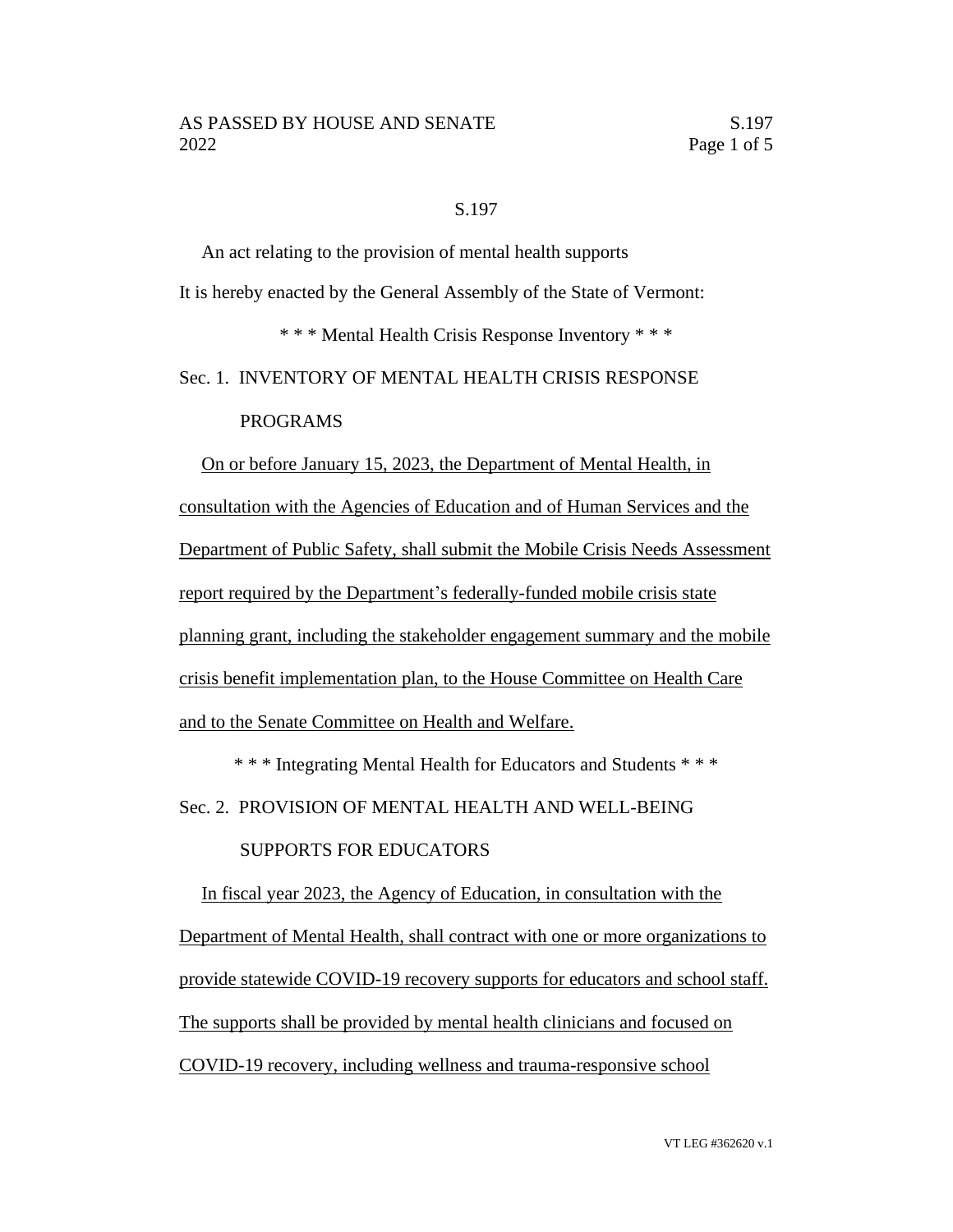practice supports on a statewide, regional, or supervisory union or supervisory district-specific level as needed.

# Sec. 3. GRANTS TO EXPAND MENTAL HEALTH AND WELL-BEING SERVICES TO YOUTH

(a) In fiscal year 2023, the Agency of Education shall work collaboratively with the Department of Mental Health to establish and administer a two-year program utilizing a tiered-support approach to ensure continuous support to children and youth in a variety of settings, including supervisory union and district-wide, in-school, community technical education centers, and afterschool, by providing grants to:

(1) expand existing school-based counseling services in underserved districts of the State; or

(2) develop either school-based or community-based afterschool programs, operating in a variety of settings outside the school day and over the summer, including before and after school, in-service days, and school vacation week, that support the mental health and wellness needs of students, families, and staff.

(b) The Agency shall adopt policies, procedures, and guidelines necessary for implementation of the program described in subsection (a) of this section.

(c) The Agency shall issue grants to in-school counseling programs and afterschool programs in geographically diverse regions when the applicant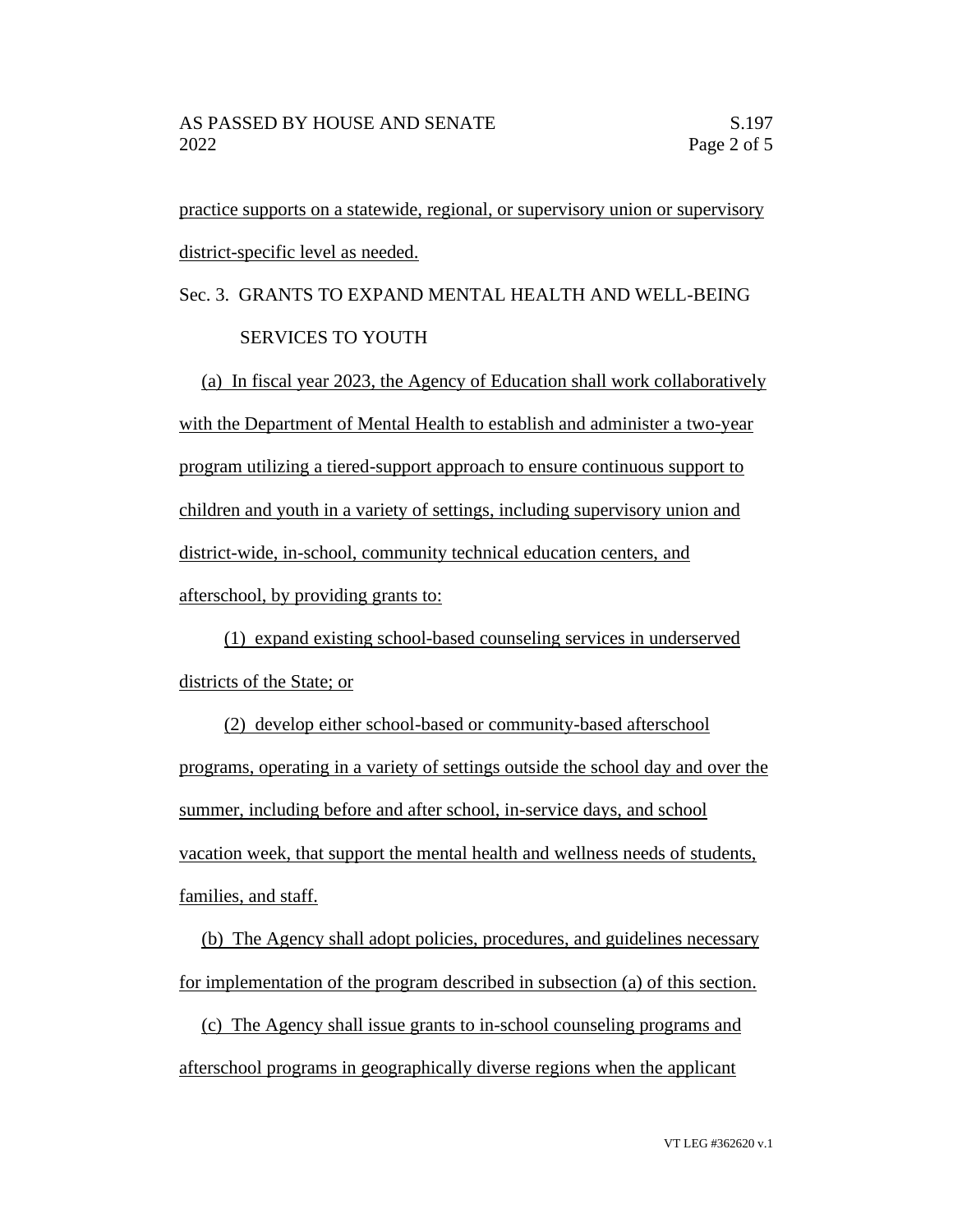meets all of the eligibility criteria listed in subdivision (1) of this subsection and at least one eligibility criterion listed in subdivision (2) of this subsection:

(1) Mandatory eligibility criteria.

(A) The applicant uses evidence-based strategies to address students' social, emotional, mental health, and wellness needs. As used in this subdivision, "evidence-based" means the same as in the Elementary and Secondary Education Act of 1965, 20 U.S.C. § 8101.

(B) The applicant collects data to demonstrate the effectiveness of the mental health and wellness supports and interventions utilized in the program.

(C) The applicant meets student needs by incorporating multitiered systems of supports, trauma-informed and responsive approaches, and approaches such as the Whole Child, Whole School, Whole Community model or the Strengthening Families curriculum's Youth Thrive program.

(2) Additional eligibility criterion.

(A) The applicant works in close partnership with classroom teachers and school guidance counselors to coordinate supports, communication, and strategies.

(B) The applicant uses specially trained staff to provide one-on-one and small group supports and resilience sessions for children and youth, including addressing specific needs, such as suicide prevention, social isolation, anxiety, and substance use.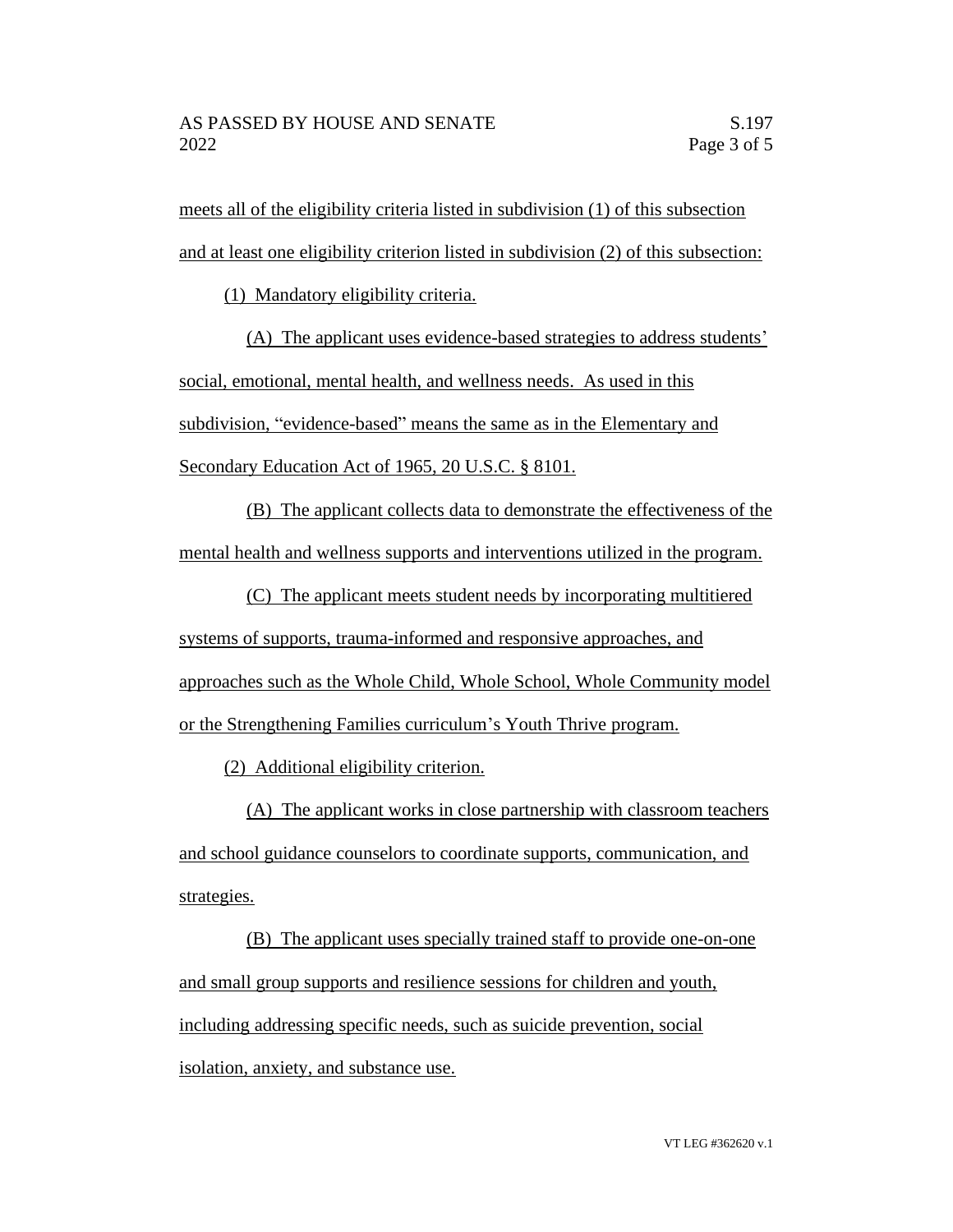(C) The applicant provides participating families with assistance in navigating behavioral health resources in their communities.

(D) The applicant provides opportunities for children and youth to participate in activities that heal and prevent social isolation, such as outdoor activities, art therapy, recreation, and time in nature.

(E) The applicant consults with local pediatricians to provide referrals for support.

(F) The applicant provides staff training on Youth Mental Health First Aid and other evidence-based techniques and approaches to crisis prevention and intervention, such as trauma-responsive practices, adolescent brain development, and how to build a culture of connection.

(d) On or before January 15, 2025, the Agency, in collaboration with the Department, shall submit a report to the House Committees on Education and on Human Services and to the Senate Committees on Education and on Health and Welfare summarizing the programs to which grants were awarded and recommending a model for the integration of mental health and in-school and afterschool programming that provides consistency and reliability to children and youth, is fiscally sustainable, and does not create further workforce capacity challenges for afterschool organizations, schools, community technical education centers, the Agency, or the Department.